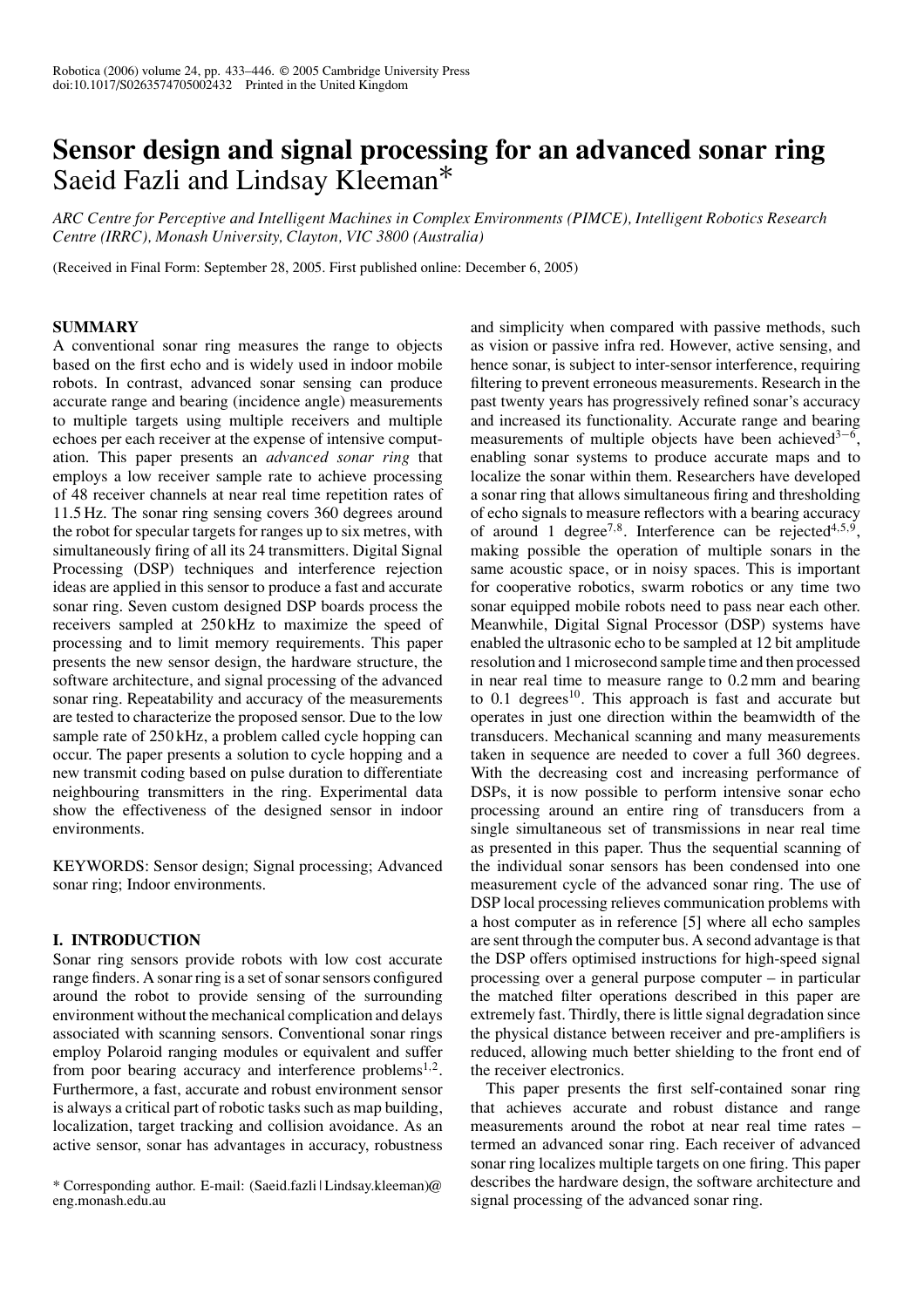

Fig. 1. Advanced Sonar Ring Mounted on an ActivMedia Pioneer 3 DX Mobile Robot.

The repetition rate of the sonar ring is limited by the time of flight to the furthest range of about 6 metres combined in parallel with DSP computation and serial communication between DSPs and a host computer. We achieve a repetition of approximately 11.5 Hz in this paper. Some experimental results and basic sensor description appear in references [11]  $\&$  [12]. This paper elaborates on the theoretical aspects of the sensor and provides more detailed echo processing and more experimental results than in references [11]  $\&$  [12]. This paper presents new repeatability and accuracy tests to characterize the sensor.

The custom designed multi DSP sonar ring sensor is shown in Fig. 1 mounted on an ActivMedia Pioneer 3 DX mobile robot. The multi DSP sonar ring consists of 48 transducers in 24 pairs each pair has a transceiver and a receiver so the ring has 24 transmitters firing simultaneously and 48 receivers. The simultaneous firing of a sonar ring has recently been used by other researchers for obstacle detection<sup>13,14</sup>. In the advanced sonar ring, the bearing calculation is based on the difference between arrival time of echo in two receivers and a triangulation technique. As each pair covers approximately 15 degrees, the sonar ring gets information from almost all of the full 360 degrees around the robot as shown in experimental results for field of view in section V.3.

The paper is organised as follows: The next section contains an overview of the sensor, explains the hardware design and introduces all components of the advanced sonar ring. The signal processing of the advanced sonar ring is presented in section III. In this section, also the concepts of template reference point offset table and cycle hopping rejection are explained. Section IV introduces the advanced sonar ring software architecture and the implementation of on-the-fly processing using highly optimised assembly code. This section also explains the implementation of matched filtering within a DSP context, yielding very accurate range and bearing estimation. Experimental results are presented in section V to show the effectiveness of the proposed system. Repeatability and accuracy tests are taken to characterize the sensor. In this section also an idea of interference rejection and the results are described. Conclusions and a discussion of further work are presented in the last section.

## **II. OVERVIEW OF THE ADVANCED SONAR RING**

The advanced sonar ring works by simultaneously firing of all transmitters and hence emitting a burst of ultrasound in all directions, and waiting for the echoes reflected from any objects within the sound beam. Then potential echo sample intervals are extracted from all 48 receivers using a thresholding method. These echo sample intervals are later processed to obtain echo arrival times. To maximize the speed of the sensor and to be able to perform the task in the limited memory of the DSP memory, an interrupt service routine performs thresholding while receivers are listening to echoes. The delays, known as the time-of-flight (TOF), are estimated for all the echoes reflected from different objects to every receiver in each firing. Then the calculated Distanceof-flight (DOF) of the returned echoes is twice the distance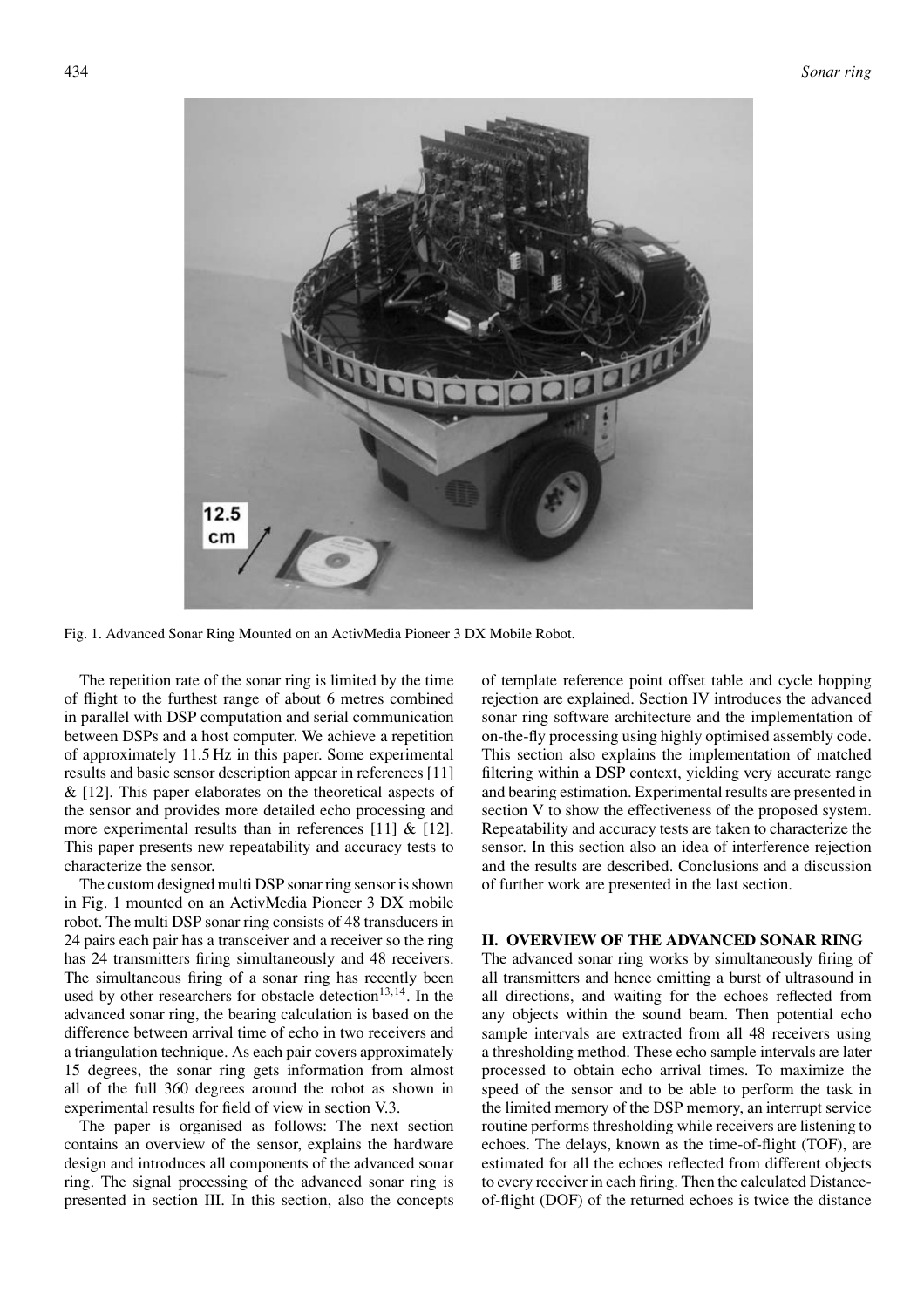to the object. The bearing angle is determined by combining multiple measurements on different receivers. The basic idea is to calculate TOF for each receiver by means of signal processing technique similar to that used in RADAR15. This technique is matched filtering (also called template matching) which is the minimum variance arrival time estimator in the presence of additive white Gaussian noise on the echo. A matched filter is based on finding the peak of the cross correlation of the echo with an *a priori* calculated template. This technique has been extensively used in3*,*10*,*16*,*17. The problem of overlapping echoes is not addressed in this paper. However, due to a short pulse length of about 64 µsec, this problem is minimized and the sensor can resolve targets which are separated more than 11 mm apart.

Heale & Kleeman researched a real time DSP sonar echo processor which contains two transmitters and two receivers and was able to sample echoes in 1 MHz, achieving a near real time repetition rate<sup>10</sup>. The design of the advanced sonar ring evolved from that research. The field of view of the Polaroid 7000 transducers used in our work is about 15 degrees, therefore 24 pairs of transducers are considered to cover all around the robot and make it able to estimate the bearing using one transceiver and one receiver in every pair. Six DSP boards called slave PCBs are designed to manage all 48 transducers. Each DSP is processing the echoes returned to eight receiver channels. In order to achieve the same data processing throughput and therefore the same repetition rate, a sampling rate of 250 kHz is used (instead of 1 MHz in reference [10] but for 8 receivers compared to 2 receivers in reference [10]). The lower sampling rate maximizes the speed of processing and limits memory requirements but results in lower accuracy.

Finally, a master DSP is designed to communicate with all slave PCBs and to manage them. A master DSP also in turn relays results of all slaves to a host computer over a serial line. One of the advantages of this configuration is that it relieves the computational burden of the host computer allowing computationally intensive applications to take place on a moving platform. Figure 2 shows an overview of the software structure of the advanced sonar ring.

In the first design, the advanced sonar ring contained both analogue slave and digital slave on the same PCB and ISA bus was considered as communication device but due to the high speed of the Internal Direct Memory Access (IDMA) between slave processors and master processor communication errors were encountered. Therefore, the digital part was re-designed on a four layer board and the analogue slave was separated and PC104 type connector was chosen as the communication bus. In addition, we have encountered problems protecting the Analog to Digital Converters (ADC) from being destroyed through power supply transients and electrostatic discharge during construction. Finally, the digital slaves are re-designed using eight 1-channel ADCs instead of two 4-channel ADCs. The Final hardware design is electronically robust and reliable (Fig. 3). The Power supply of the advanced sonar ring contains a 5 V source to supply six digital slaves and a master, a 24 V battery for the analogue slaves and a 12 V battery for DC-DC converters to produce 300 V bias on the transducers. Power consumption of the batteries are measured as 1.5 W



Fig. 2. Overview of the Software Structure.

for the 5 V source, 1.6 W for the 24 V source and 7.7 W for the 12 V source.

The various components of the advanced sonar ring hardware are described below.

## *II.1. A ring consisting of 48 transducers*

A group of eight Polaroid 7000 series transducers, arranged in four pairs, is controlled by a digital slave DSP board and an associated analogue board. The ring contains 24 pairs with each pair containing a transceiver and a receiver 40.5 mm and 15 degrees apart (Fig. 3).

#### *II.2. Six analogue slave PCBs*

Each slave board is responsible for controlling the transmission and data acquisition process for four pairs of transceiver and receivers, grouped into four pairs. Also the board contains a high voltage DC-DC converter to produce a 300 V bias on the 8 transducers (Figs. 1, 3).

#### *II.3. Six digital slave PCBs*

Each of the six digital slave boards contains a DSP and eight ADCs and connects to an analogue slave board via a ribbon cable (Figs. 1, 3). The DSP is responsible for generating the transmit pulses for the four transceivers and processing the echoes collected by the eight transducers. Eight 12 bit ADCs are configured to allow pairwise synchronised sampling of 8 input channels at  $250$  kHz sample rate. An AD2189M DSP from Analog Devices Inc. was chosen due to the single clock cycle access to on-chip RAM of 192 k bytes, allowing echoes to be extracted, stored and processed within the DSP chip. The speed of the on-chip memory allows the processor to fetch two operands (one from data memory and one from program memory) and an instruction (from program memory) in a single cycle.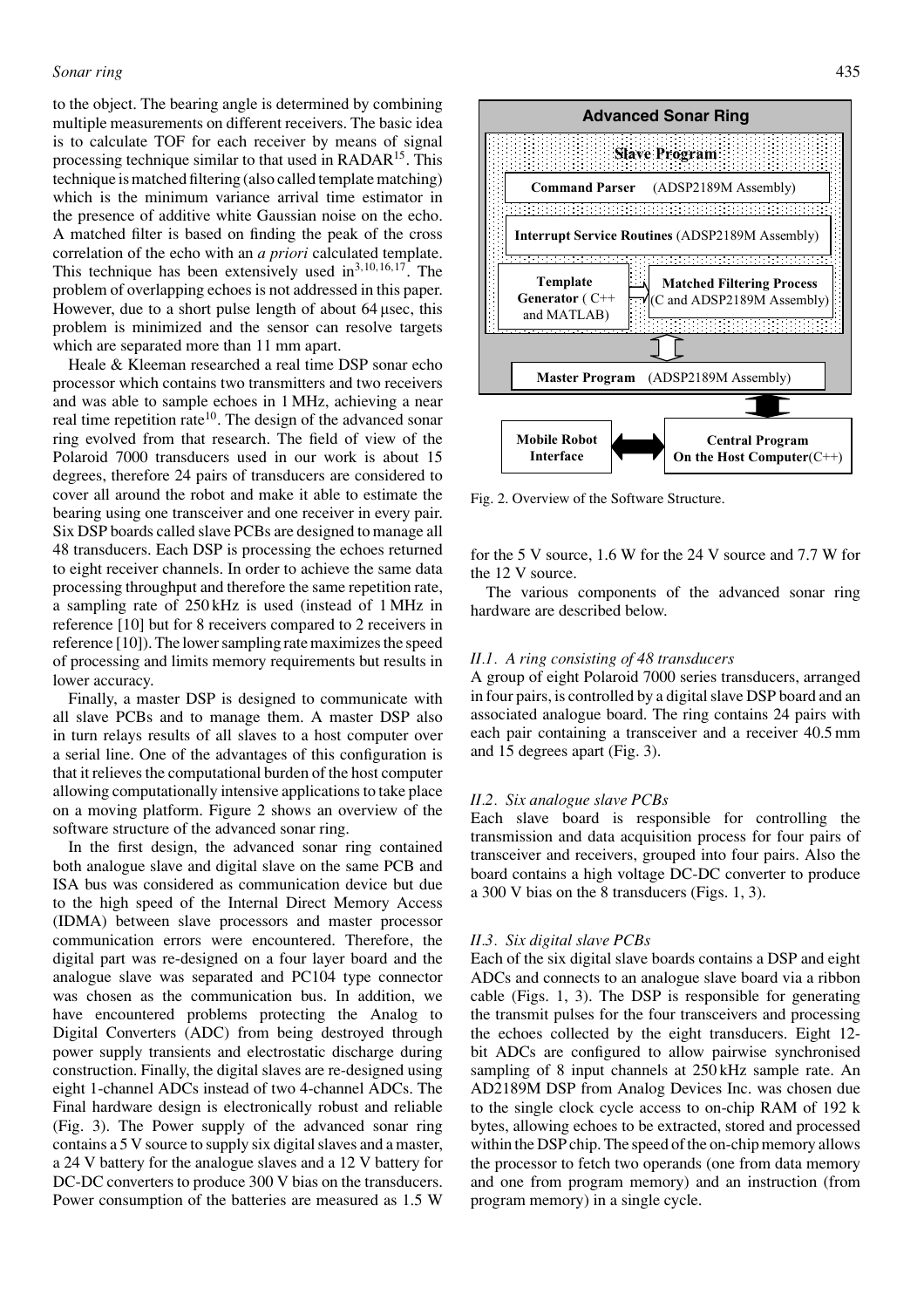

Fig. 3. Overview of the Hardware Structure.

# *II.4. A master PCB*

A master board contains a 2189M DSP from Analog Devices Inc.18, a flash memory and a high speed buffered UART (Figs. 1, 3). It communicates with a central computer via the high speed serial link and with all the digital slave boards via a PC104 type connector using the IDMA feature of the 2189M DSPs. The DSPs contain two DMA ports, Internal DMA port and Byte DMA port. The IDMA port provides an efficient means of access to the on-chip program memory and data memory of the DSP with only one cycle per word of overhead. The IDMA port has a 16-bit multiplexed address and data bus and supports 24-bit program memory. The IDMA port is completely asynchronous and can be written to while the ADSP 2189M is operating at full speed<sup>18</sup>.

The receiver channels are amplified and low pass filtered before sampling with ADCs at 250 kHz. The transmitter circuitry allows a programmable digital pulse train to be sent to the transducer without the need for preloaded memory buffers as required previously<sup>5</sup>. Instead the slave DSP directly controls the transmit logic every microsecond under interrupt control. Variable gain preamplifiers increase the gain in a fixed profile after each firing to compensate energy lost of the received echo due to ultrasound absorption and dispersion in air<sup>3</sup>. The master board sends all commands and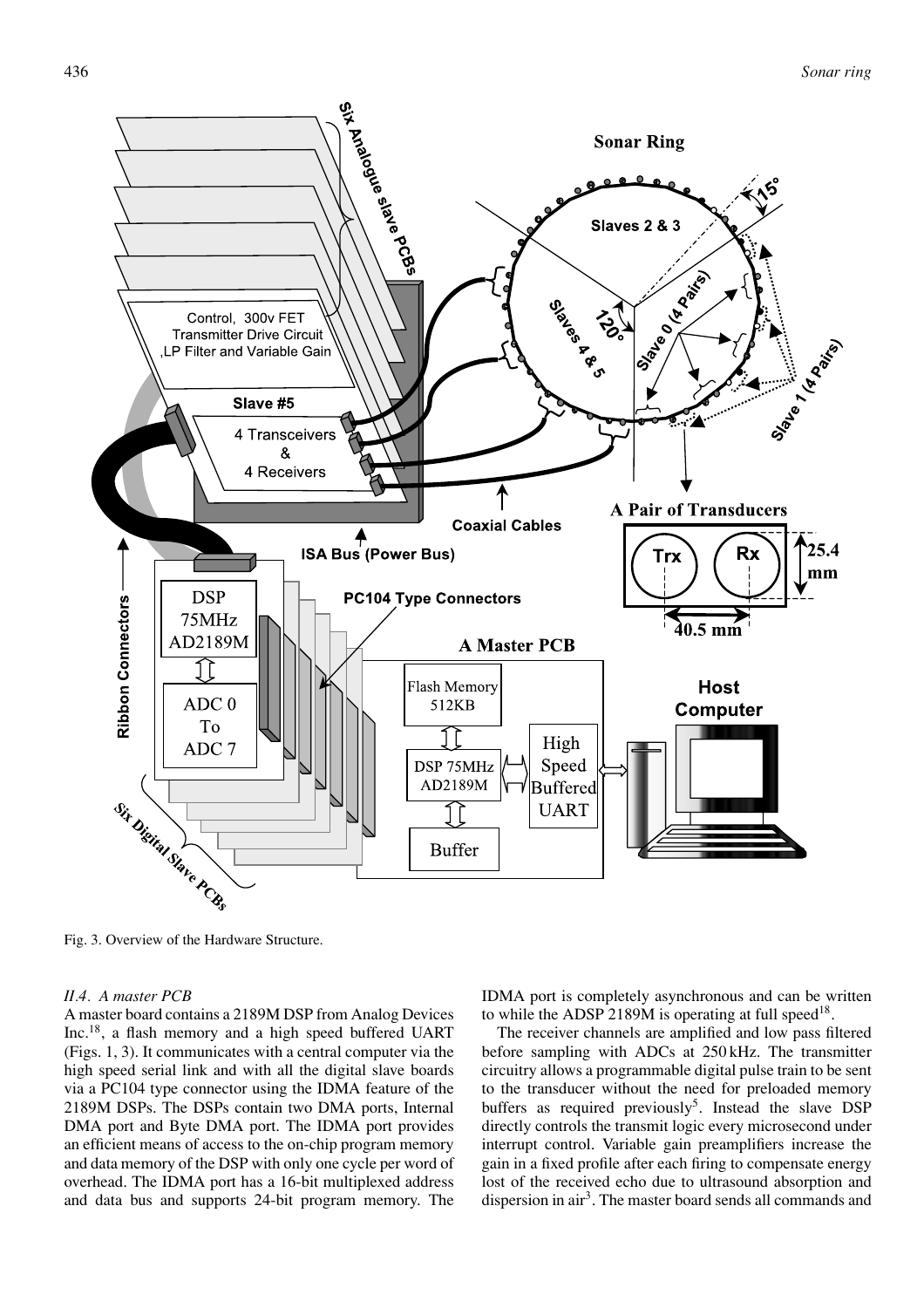## *Sonar ring* 437

reads the high level data from slave boards via a PC104 type connector, using IDMA of the DSP which allows high speed access to on-chip memory of the slave DSPs. The master DSP relays results from all slaves to a host computer using a RS232 serial port.

## **III. SIGNAL PROCESSING FOR THE ADVANCED SONAR RING**

The operation of the advanced sonar ring relies solely on TOF information. The TOF is a measure of when received pulse is detected, relative to the time the pulse was transmitted. The performance of this sonar ring in localizing targets depends heavily on the accurate estimation of the TOF. In conventional sonar systems<sup>2,9</sup>, a return pulse is detected at a receiver if the received signal exceeds a predetermined threshold. The TOF is the time at which the received signal surpasses the threshold. This method of estimating the TOF is susceptible to noise in the received signal and does not account for the changes in the sonar pulse shape. Consequently, the accuracy of this technique is limited while in reality the accuracy achievable with sonar can be far better<sup>19</sup>. This justifies the use of a more sophisticated method to achieve better accuracy in TOF estimation.

A matched filter is obtained by examining the cross correlation of the echo containing noise with the predicted pulse shape. In this work, we use the approach of Kleeman and Kuc in prediction of the received pulse shapes<sup>3,20</sup>. The arrival time corresponds to the time shifted position of the predicted pulse that gives a maximum in the cross correlation<sup>3,20</sup>. Theory of RADAR shows that the Maximum Likelihood Estimator of the arrival time of the echo corrupted by additive white Gaussian noise is the matched filter<sup>15</sup>. This means that it is usually the best estimator in practice. The problem with the matched filter is predicting the echo pulse shape, since it depends on the bearing angle to the target, dispersion in air of ultrasound, scattering properties of targets and transmitter and receiver characteristics. Linear models exist that accurately predict pulse shape and matched filtering has been implemented successfully<sup>20</sup>.

The sonar ring simultaneously fires all 24 transmitters of the ring using a very short square-wave pulse, and analysis simultaneously the waveforms at all 48 receivers using matched filters to accurately determine the arrival time of echoes. The transmitted pulse is 2 cycles of 71.4 kHz plus a counter-timed burst to reduce reverberation in the transducer. The pulse is generated by momentarily removing a 300 V bias, the same as is required to operate the transducers as receivers. A template for one metre range and zero bearing was used as a prototype, and the physical models as in references [3, 21] were applied to generate the templates. Multiple matched filters are required to maintain accuracy because the pulse shape depends greatly on the bearing of the reflector and its range. In fact, this dependence has been utilised for direct bearing measurement $^{22}$ .

Because pulse shape depends on range and angle of arrival, several filters are generated. Reflections from long range at large angles are unlikely to be detected, and are omitted from the template set. By symmetry, positive and negative angles are indistinguishable. Finally, 13 templates are pre-computed

| Range (m)                   | Bearing (deg) |
|-----------------------------|---------------|
|                             | 1, 4, 7, 10   |
| $\mathcal{D}_{\mathcal{L}}$ | 1, 4, 8       |
| 3                           | 2, 6          |
| 4                           | 2, 6          |
| $\overline{\phantom{0}}$    | 2.6           |
|                             |               |

for varying ranges and angles as shown in table I and saved in the DSPs.

## *III.1. Offsets in TOF estimation*

This section considers discrepancies that arise when TOF is estimated with different angle and range templates. When an arrival echo is nearly equally between two templates in shape, noise in the signal can determine which template better matches an echo. Ideally the same TOF should result from using either different template, however this is not the case in practice as described in this section.

This error is a signal processing artifact due to varying sizes and asymmetric pulse shapes of templates used in matched filtering. In other words, the TOF depends on which template is used in matched filtering. The difference of TOF estimated by a template compared to the reference template (at 1 metre range and 1 degree angle) is defined as an offset in this section.

To find the offset consider the TOF of a template found from correlation with the reference template:

$$
ref(t) \otimes template(t) \tag{1}
$$

where  $ref(t)$  is the reference template, *template* $(t)$  is another template and the operator ⊗ is used for cross correlation. From references [3, 21] the expression (1) can be rewritten as

$$
ref(t) \otimes (ref(t)^*h_{\theta}(t)^*h_{\theta}(t)^*h_{air}(t)) \qquad (2)
$$

where  $h_{air}$  is the impulse response of sound in air and  $h_{\theta}$  is the impulse response of the transducer at an angle of *θ* to the normal of the transducer.

It can be proved that

$$
f(t) \otimes (g(t)^{*}h(t)) = (f(t) \otimes g(t))^{*}h(t) \tag{3}
$$

Using equation  $(3)$ , the equation  $(2)$  can be rewritten as

$$
(ref(t) \otimes ref(t))^* h_{\theta}(t)^* h_{\theta}(t)^* h_{air}(t) \tag{4}
$$

where the term

$$
ref(t) \otimes ref(t) \tag{5}
$$

is the auto correlation of the reference template, and can be shown to be an even function, maximized at the origin, therefore

$$
\int_{-\infty}^{+\infty} ref(t)ref(t+\tau) d\tau \leq \int_{-\infty}^{+\infty} ref^{2}(\tau) d\tau \qquad (6)
$$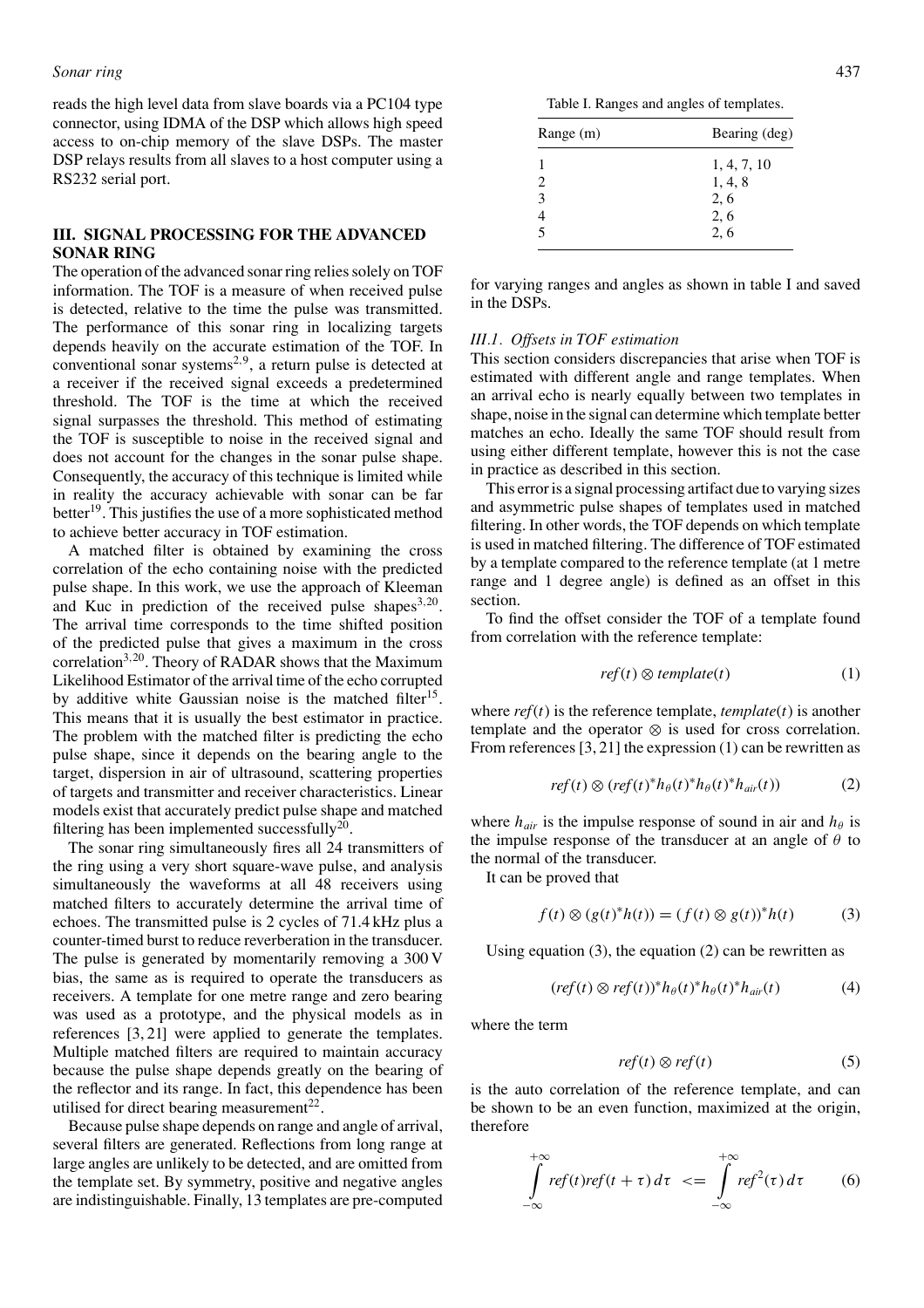

Fig. 4. Cross Correlation of the Reference Template with Another One Meter Template that Results in Symmetry (a) and a Two Meter Template that Results in no Symmetry (b).

the other term

$$
h_{\theta}(t)^* h_{\theta}(t) \tag{7}
$$

is an auto convolution of an even function3*,*<sup>21</sup> which is the same as an auto correlation and results in another even function, maximized at the origin. Therefore, theoretically, for one metre templates, the maximum correlation occurs at the origin regardless of angle value. For templates with non-trivial term  $h_{air}(t)$  (i.e. range  $> 1$  metre), that is not an even function, the maximum correlation may occur at a point shifted from the origin. Figure  $4(a)$  shows the result of cross correlation between the reference template with another one meter range template which results in an even function and 4(b) with a two meter range template which does not result in an even function. In the advanced sonar ring, because we truncate all the templates from both sides after convolution with  $h_{\theta}$ , the TOF values are template dependent even for one meter templates. This truncation is necessary to minimize the sizes of the templates and to save DSP memory, and secondly to increase the speed of the template matching process.

In the advanced sonar ring, to solve this offset problem and avoid jumping TOFs, the template for one metre range and one degree bearing is selected as reference template and the start point of that is considered as the reference point of echoes.

The software uses a lookup table called offset table that contains offset values between the reference template and all others. To calculate the offset value, correlation between each template and the reference template is calculated and when maximum correlation occurs, the difference between two start points is calculated and considered as the offset value of that template (Fig. 5). To get sub-sample resolution the above mentioned interpolation method is also used in offset values computation. The offset table is pre-computed and saved with templates. Using offset values the TOF can be written as

$$
TOF = 4 \mu \sec(pulse\_\npeak\_\nno - template\_\npeak\_\nno - shift - offset)
$$
\n(8)

where *pulse peak no* is sample number of the pulse peak and *template peak no* is the sample number of the template peak, and in the calculation of the *shift*, sub sample resolution is



**Assumed Maximum Cross Correlation position** 

Fig. 5. The Definition of the Offset and its Calculation Method.

considered:

$$
shift = peak\_dif - \left(\frac{y_2 - 4y_1 + 3y_0}{2(y_2 - 2y_1 + y_0)} - 1\right) \tag{9}
$$

where *peak dif* is difference between the pulse peak and the template peak in such an alignment that maximum correlation occurs.

When the offsets are not applied, the result of range estimation for a stationary target such as a wall is not consistent and different ranges are calculated when the maximum correlation occurs with different templates. The experimental results, before and after applying this factor are shown in Fig. 6. This problem also occurs when a calculation process of a moving platform or moving target uses different templates due to change in the given range, for example when it uses 1 metre templates and then changes to two meter templates. Therefore the offset table removes the source of these errors.

## *III.2. Cycle hopping rejection*

As explained in previous sections, The matched filtering is performed using 13-samples in the cross correlation between an echo and each of the templates for a given range. If the maximum correlation is greater than 80% then the echo is considered as a reliable echo and the arrival time of the echo is estimated using equation (8). During experiments, we found the position of a stationary object sometimes jumps between two different positions. More investigation of the echoes showed that the maximum value of the cross correlation, which is sampled at the same rate of the echo (4 µsec), occurs in different locations within cross correlation vector, resulting in a varying TOF value caused by a changing shift, described in equation (9). This problem is called cycle hopping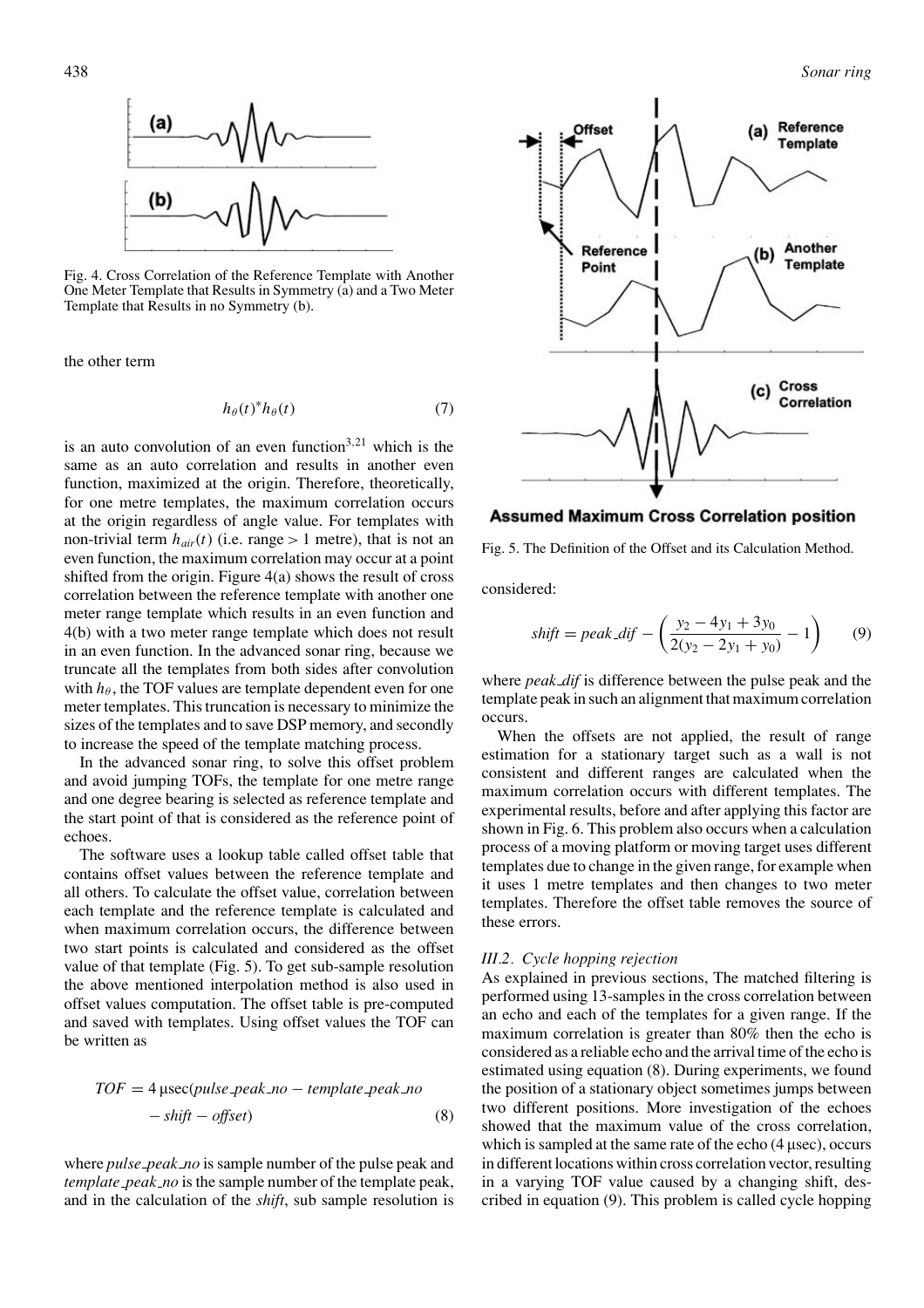

Fig. 6. Experimental Results of Sensing a Wall before and after Applying the Offset Correction.



Fig. 7. (a) A Cross Correlation Sampled at 250 kHz and the Cycle Hopping Problem (b) Continuous Time Cross Correlation (c) Real Peak Location using the Interpolation Method on Sampled Data.

since the error in shift is usually approximately one wavelength and details are shown in Fig. 7.

The problem arises firstly due to a low sample rate of 250 kHz missing the real peak in the sampling process, and also due to the noise level in the captured echo, which makes the local maxima very close to each other and indistin-



Fig. 8. Experimental Data Showing the Effectiveness of The Cycle Hopping Rejection Method.

guishable in some conditions. Cycle hopping occurs when the amplitude of an adjacent local maximum is greater than that of the samples calculated around the real peak position.

To solve the problem and to find a genuine peak position within the cross correlation values, an interpolation process is employed after the cross correlation calculation. This process computes a real peak value of the local maxima using a parabolic interpolation over three adjacent samples. Then, the maximum is chosen amongst the results of this process.

Figure 7(a) shows the 4 µsec cross correlation values which has a peak in the wrong position, compared to the other echoes captured from the same target and the same receiver. Figure 7(b) shows the continuous time correlation waveform and the result of the interpolation process on the local maxima is shown in Fig. 7(c). As can be seen, this method can provide a better estimate of the real maximum and avoid the varying TOF.

Experimental results are shown in Fig. 8. This figure shows the effectiveness of the applied method in the real environment. The computed position of each object is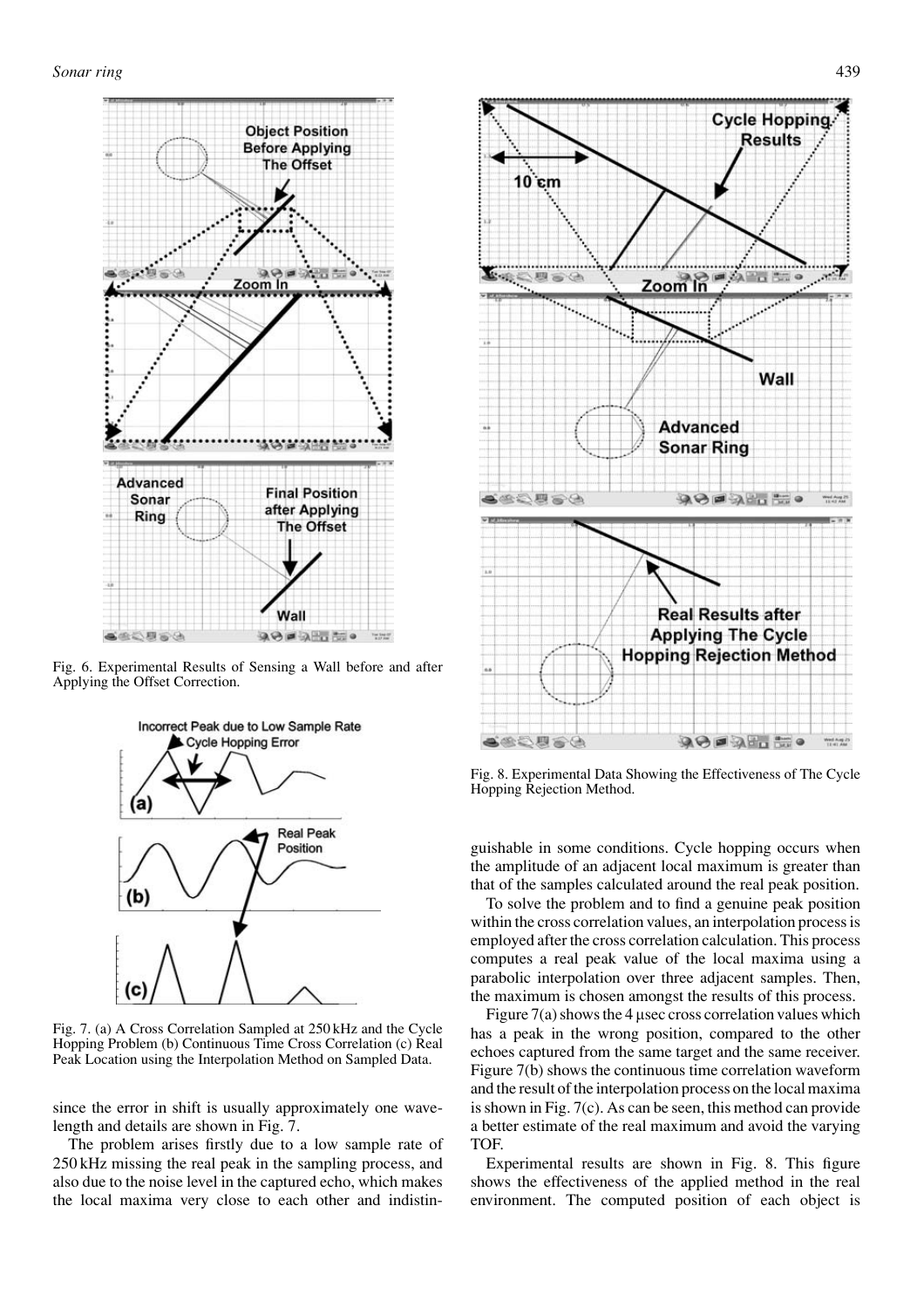

Fig. 9. Virtual Image of a Transducer Pair in a Plane Reflector.

considered at the end of each line. The cycle hopping causes a difference of about 4 samples i.e. 16 microseconds in the arrival time of the echo that corresponds to 2.75 mm difference in the range. As can be seen in Fig. 8, this variation effects the bearing estimation markedly when one of the ranges obtained from a receiver cycle hops.

## *III.3. Estimating the bearing to targets*

The advanced sonar ring includes 24 pairs of transducers, and in each pair one transducer acts as transceiver and another as receiver. To derive the bearing angle to a physical target, a pulse must be received and accepted on both of the receivers of each pair, and correctly associated with each other and the physical reflector. Because the receiver physical spacing is just  $d = 40.5$  mm, the correspondence problem is usually easy to solve, and is simply based on matching the arrival times and pulse amplitudes within predefined ranges.

If both correlation coefficients are over 80% and the ratio of pulse amplitudes is between 0.5 and 2.5 and arrival times differ by less than  $d^* \sin(Max \text{ Angle})/c = 20 \mu \sec$  (where *Max Angle* is taken as 10 degrees) which is consistent with transducers physical spacing, the association is flagged reliable, otherwise it is considered as unreliable and the information may be used for collision avoidance or further process.

Figure 9 shows one transceiver Trx and one receiver Rx of a pair of transducers separated by a distance d which is 40.5 mm in the advanced sonar ring. The distance-of-flights from the reflector to the two transducers are *dof trx* and  $dof$  *rx*. The bearing angle to the transceiver,  $\theta$  is determined using the cosine rule.

$$
\theta = \frac{\pi}{2} - \cos^{-1}\left(\frac{d^2 + dof\_trx^2 - dof\_rx^2}{2.d.dof\_trx}\right) \tag{10}
$$

# **IV. THE ADVANCED SONAR RING SOFTWARE ARCHITECTURE**

The software consists of three parts, a host program, a master program and a slave program. The host program is developed using *C++* under Linux.

The master and slave programs are stored in the flash memory. After turning on the sensor, the master is booted via the byte DMA method of ADSP-2189M. This software is a command parser capable of communication with the host computer and all digital slave boards, allowing the central computer to control all parts of the advanced sonar ring. By sending a command to the master, it can boot all digital slave boards using internal DMA port. A fire command is issued to all slaves simultaneously, thus synchronizing the firing of all transceivers to within a clock cycle of 13 nanoseconds. The software of each slave can communicate with the master by a command parser containing some commands to access low level data. The most important part of this software is an echo processor that is organised into two phases. Figure 10 shows an overview of the DSP processing. During the first stage, assembly code performs on-the-fly processing of the samples from the eight receivers to extract discrete pulses that exceed the noise floor. On-the-fly processing is essential not only to have a real time sensor but also to conserve the on-chip data memory of the DSP. The second stage processes the extracted pulses with C code to extract arrival times using matched filtering.

## *IV.1. DSP phase one processing – pulse capturing*

The phase 1 consists of highly optimised assembly code to extract pulses from eight receiver channels and save them into pulse buffers. This real time program enables approximately 128k words of raw receiver data to be processed in a transmit cycle to yield pulse results within the 48k words of data memory. The software is run while receiving echoes and processes all eight channels within 150 instruction cycles or two microseconds. This phase has a main program and a timer interrupt routine that runs every two microseconds. Each slave board contains eight 1-channel ADCs producing sampled data in 250 kHz. The timer interrupt routine fetches the next 12 bit ADCs samples from the eight receiver channels and places them into eight circular buffers. The interrupt routine is also responsible for generating the transmit pulse.

The main program runs in a loop where each iteration processes the block of data acquired since the previous iteration. The phase 1 processing occurs concurrently with respect to the capture time and consequently must keep up with the incoming data to avoid buffer overflow errors. The eight channels are processed independently through four stages: DC bias removal, thresholding, aggregation and storing into a pulse buffer (Fig. 10).

- Filtering: An optimised high pass software filter removes the DC voltage of echo. This process operates in-place on data in each circular buffer $10$
- Thresholding: An adaptive threshold level is applied to allow for different time varying gains in the receiver preamplifiers resulting in different noise levels. The threshold level is increased when the pulse buffer is fully occupied and is decreased when it is nearly empty. Due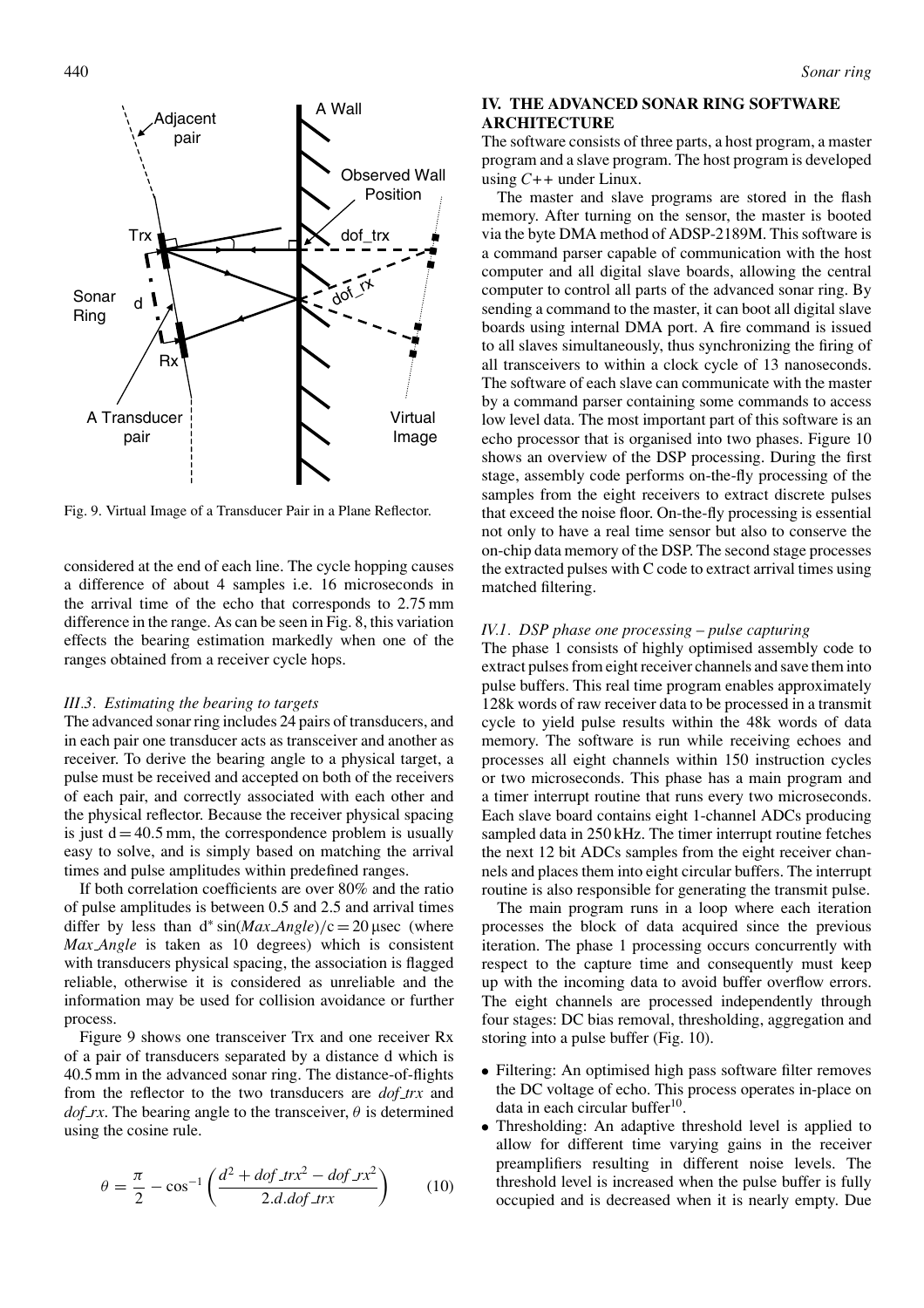

Fig. 10. Overview of Digital Signal Processing.

to limitation in size of each pulse buffer especially in a cluttered environment, this adaptive method is useful from data processing point of view.

• Aggregation and Storing: When there are two or more consecutive blocks exceeding the threshold level, the software merges them along with the resulting ranges (sample numbers) for later template matching. Each receiver channel has its own pulse buffer. Due to the transmitted pulse shape, the length of an echo should be greater than eight samples. If only one block of eight samples is registered as an echo, two blocks which are before and after the block are also considered as part of the echo, then all three blocks are merged and saved into pulse buffer as a potential echo. This helps to keep low energy echoes which are usually reflected from edges or not specular surfaces.

# *IV.2. DSP phase two processing – matched filtering and bearing estimation*

Phase two processing occurs in the DSP after all receiver channels have been logged and stored simultaneously in the pulse buffers. The processing time in this stage occurs in addition to the time of flight between transmitting and receiving the furthest echo – approximately 32 milliseconds. This processing time then directly impacts on the real time performance of the sensor since it takes place sequentially with respect to the capture time (Fig. 10).

To determine the echo pulse arrival times, matched filtering is performed on the echo pulses extracted during phase one of

the processing. Template matching obtains the arrival time by cross correlating the received echo pulse with an echo template stored in the DSP. A template is a noise free pulse shape computed offline from a calibration pulse obtained from a plane at one metre range straight ahead. Matched filtering and parabolic interpolation is applied as described in section 3.

After all arrival times are estimated, the bearing estimation is performed for all targets seen by both receivers of each pair using an above mentioned triangulation method. If a target is seen by just one of the receivers it is deemed to be an unreliable target. At the end of the calculation, the slave boards are waiting to be read by the master board and after the high level data of all slave boards are read and sent to the central computer, the master board sends another fire command simultaneously to all the slave boards.

# **V. EXPERIMENTAL RESULTS**

#### *V.1. Repeatability tests*

This section presents the performance of the advanced sonar ring in terms of repeatability. Repeatability is the standard deviation of repetitive measurements. The repeatability of range and bearing angle measurements are tested.

Figure 11 shows the standard deviation of range measurements which is obtained by placing an aligned plane at varying distances in front of the sensor. The standard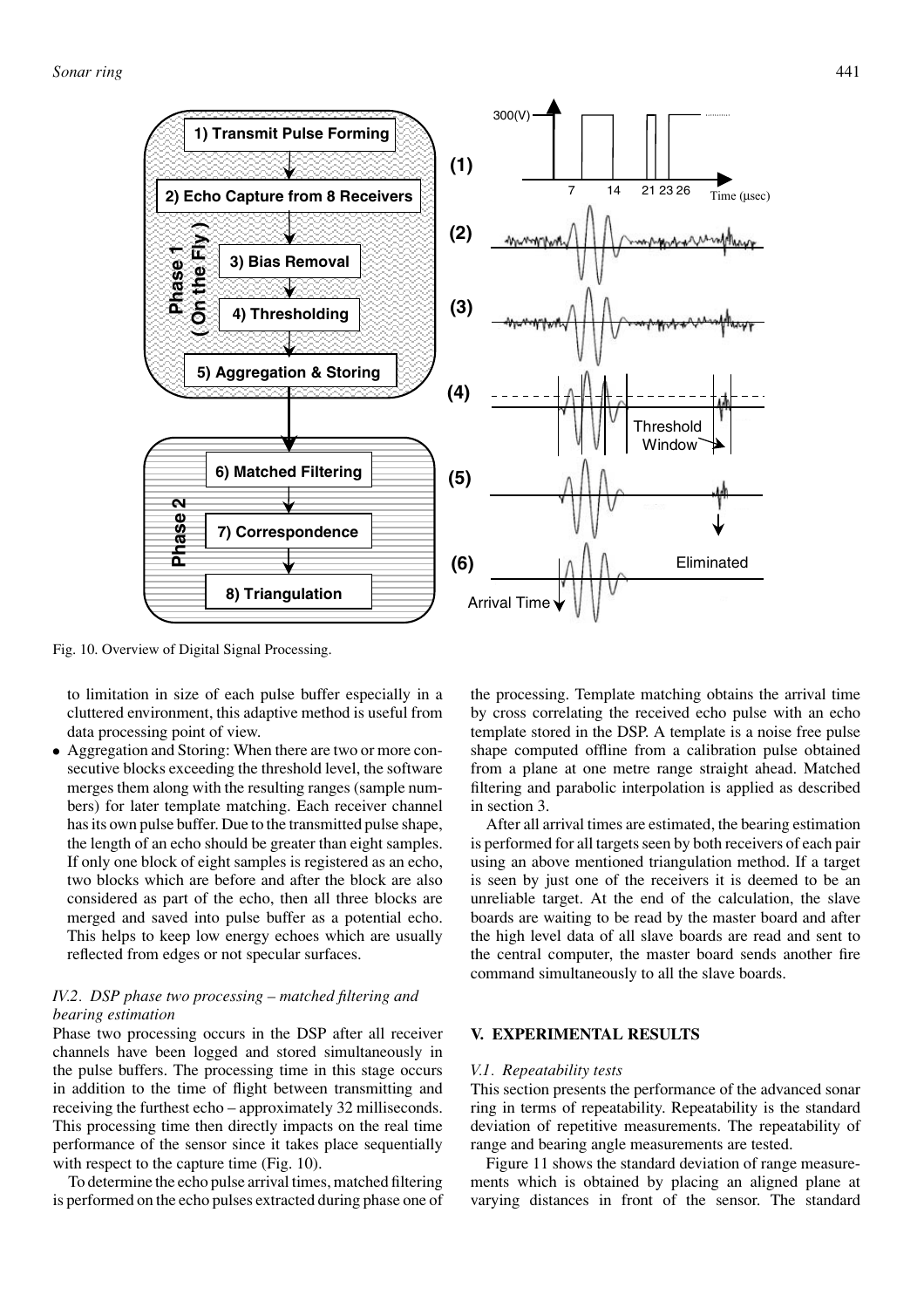

Fig. 11. Repeatability of Range Measurements.

deviation is calculated from a sample of 300 measurements. The graph shows that the standard deviation is less than 0.3 mm for aligned planes that are closer than 4 m.

Figure 12 shows the standard deviation of bearing angle measurements. The results are obtained by placing a plane reflector aligned in front of the sensor at varying distances and measuring it repetitively three hundred times. The standard deviation appears to be less than 0.2 degrees for ranges up to 4 m. The bearing angle to a target is estimated from equation (10).

## *V.2. Accuracy tests*

The tests described in this section are designed to calculate the accuracy of the mean measurements of the sensor. We test both the range and bearing accuracies.

**a. Test 1 - Range using aligned plane.** In this test, a plane reflector aligned in front of a pair of transducers at known distances from 0.4 m up to 4 m using a calibration jig manufactured for this purpose. Calculated bearing angle was maintained at 0 degrees in order to achieve consistent alignment. At each position 300 samples were recorded. The speed of sound was calibrated by using a straight line fit to the measurements. Figure 13 shows the error in mean range for different positions of the reflector. The error in mean range is less than 0.6 mm for ranges up to 4 m.

This error is mainly attributed to mechanical position error of the plane used in the experiment and variation of the speed of sound during the experiment.

**b. Test 2 - Bearing using laser.** The accuracy of the bearing angle measurements was measured with the aid of a laser. An optically flat mirror was placed on the centre of the ring to allow it to reflect the laser beam to a measurement screen (Fig. 14). A certain pair of transducers in the ring is used to detect an aligned acrylic plane at range 1 m. The aligned



Fig. 12. Repeatability of Bearing Measurements.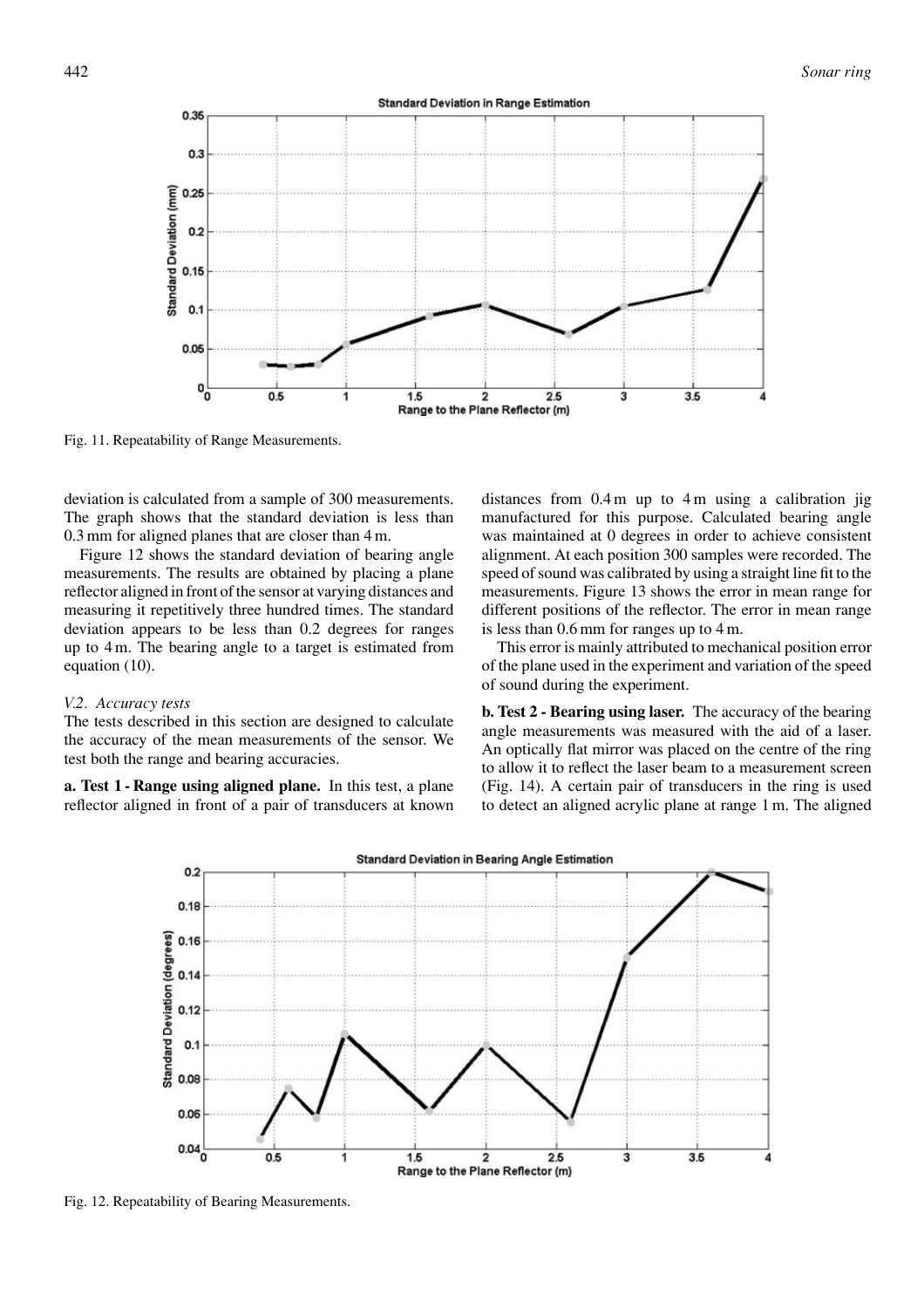

Fig. 13. Error in Mean Range Estimates.

plane does not obscure the laser since it is below the laser beam and the mirror. Initially, the mirror is positioned parallel to the measurement screen so the laser beam after striking the mirror reflects back on to the laser source. The initial bearing angle to the plane reflector is set to 0 degrees. The measurement screen is adjusted such that it is orthogonal to the initial laser beam path.

Once initially set up, the advanced sonar ring is rotated about the centre of the ring as shown in Fig. 15. To achieve an accurate optical angle estimate from the laser beam, the distance, y, between the sensor and the measurement screen is maximized to 5 m. Now, the sensor detects the plane at a bearing of  $\varphi$  which is equal to the sensor rotation angle. On the other hand, optical measurements estimate that the sensor has been to rotated an angle  $0.5 \tan^{-1}(x/y)$ . Thus



Fig. 14. Experiment Setup for Testing Accuracy of the Bearing Measurements Using Laser.

we estimate the accuracy of bearing angle measurements by comparing the sensor measured angle  $\varphi$  with the optically measured angle.

Figure 16 shows the error in mean bearing angle at range 1 m. The sensor was rotated from −6 to +6 degrees. The error in mean bearing estimation is under 0.17 degrees.

## *V.3. Field of view*

In this section, we present experimental results on the field of view of the advanced sonar ring. The field of view is the region in which the sensor proficiently localises targets. The field of view of the advanced sonar ring depends on the field of view of a pair of transducers. The experimental results are shown in Fig. 17. Within the shaded region, targets are completely detected and localised by the sensor. The figure shows the viewing area for a pair of transducers observing a plane target at positions out to 4 m range. The sensor is capable of covering full 360 degrees around the robot when the effective beamwidth of each pair of transducers is at least 15 degrees and this occurs for highly reflective specular targets at ranges closer than 2.8 m.

#### *V.4. Interference rejection concept and results*

In a simultaneously fired sonar ring, multiple transducers must share the same airspace and the pulses transmitted by one transducer may be received by others – this form of interference is also known as crosstalk $14$ .

When the same sonar pulses are used for all transmitters, a receiver cannot determine whether echoes originate from the same pair or from some other pairs of transducers. The matched filtering of all received pulses possibly results in many phantom objects.

In the advanced sonar ring, each slave board can generate its own pulse shape and therefore using different pulse shapes can potentially eliminate most crosstalk. In this experiment, we divided the transducers into two banks, slaves 0, 2 and 4 as bank 0 and slaves 1, 3 and 5 as bank 1 (see Fig. 3). The two banks are interleaved so adjacent pairs of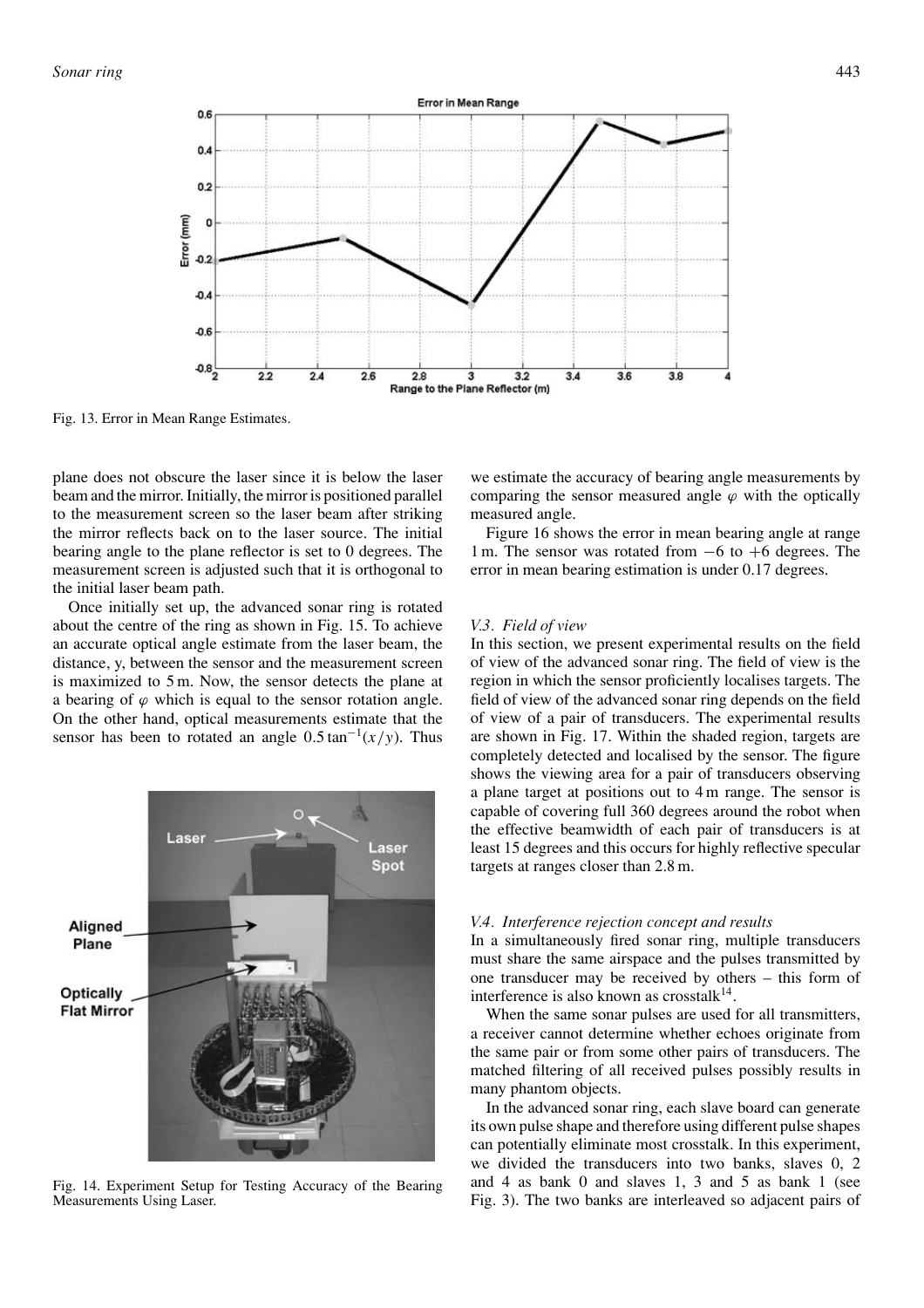

Fig. 15. Geometry of Fig. 14 to Measure Bearing Accuracy.



Fig. 16. Error in Mean Bearing Angle Estimates.

transducers belong to different banks. Figure 18 shows voltage waveforms and captured echo pulse shapes of bank 0 and bank 1.

An experimental comparison that shows the advantages of creating different pulse shapes for adjacent transmitters can be seen in Fig. 19. The phantom objects resulting from crosstalk between two banks are eliminated due to significantly lower correlation than genuine echoes (about 60%). In this method, different templates for each bank have been saved in DSP, resulting in rejection of more than 50% of crosstalk. In addition, it is possible to have more banks, i.e. more pulse shapes to achieve better interference rejection but since interference mostly occurs between adjacent pairs, most of the crosstalk is eliminated with just two banks. In fact multi-path echoes resulted from transmitters of the same bank can not be removed with this method and further processing using a map of the environment is necessary to distinguish them as in reference [17] and also due to wide beamwidth of the pulse no side-lobes occur in the transducer angular beam pattern<sup>3</sup>.

# **VI. CONCLUSIONS AND FUTURE WORK**

The paper has presented a new approach to a multi DSP real time sonar-ring sensor based on the real time DSP sonar echo processor<sup>10</sup> and the template matched arrival time estimator that has proven accuracy and robustness characteristics<sup>3</sup>. The performance of the sensor has been illustrated by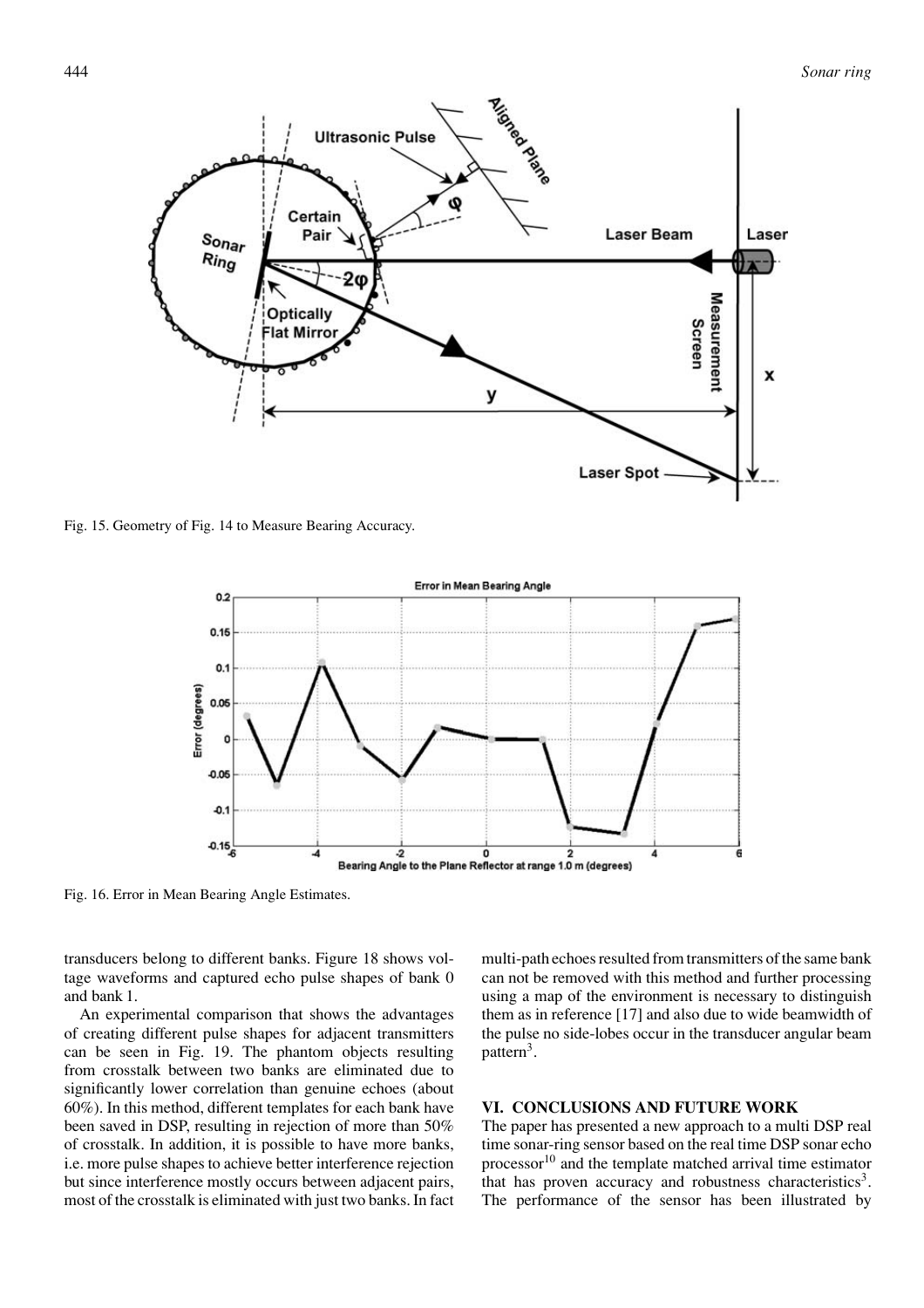

Fig. 17. Region of Plane Detectability for a Pair of Transducers.



Fig. 18. Voltage Waveforms Used to drive the Transmitters and Echo Pulse Shapes of Bank 0 and Bank 1 – see Fig. 3.

experimental results. The error in range measurement is less than 0.6 mm and the one of the bearing angle is less than 0.17 degrees.

The new sensor has some advantages. Firstly, processing can be done locally obviating the data communication problem to a central computer. Secondly, due to real time signal processing, central processing can be devoted to higher level applications such as simultaneously localisation and mapping (SLAM). Finally, the sonar ring enables simultaneous sonar sensing of the surroundings of a robot that is useful for on-the-fly applications on moving platforms.

Future work will be concentrated on the implementation of the hardware on FPGA, classification of objects via movement using an extended kalman filter (EKF) and high level applications such as SLAM, obstacle detection and path-planning in real time.

## **Acknowledgements**

We gratefully acknowledge Mr. Steven Armstrong for his assistance in the design and construction of the hardware and basic communication infrastructure of the sonar ring and funding from the ARC Centre for Perceptive and Intelligent Machines in Complex Environments.



Fig. 19. Target Measurement Results Before and After Applying Interference Rejection.

## **References**

- 1. J. Budenske and M. Gini,"Why is it so difficult for a robot to pass through a doorway using ultrasonic sensors?" *Proceedings of the 1994 IEEE International Conference on Robotics and Automation*, San Diego, CA, USA (May 8–13, 1994) pp. 3124–3129.
- 2. T. Tsubouchi,"Nowadays trends in map generation for mobile robots", *Proceedings of the 1996 IEEE/RSJ International Conference on Intelligent Robots and Systems, IROS*. Part 2 (of 3), Osaka, Jpn (Nov. 4–8 1996) pp. 828–833.
- 3. L. Kleeman and R. Kuc,"Mobile robot sonar for target localization and classification", *International Journal of Robotics Research* **14**, 295–318 (1995).
- 4. K.-W. Joerg and M. Berg,"Mobile robot sonar sensing with pseudo-random codes", *Proceedings of the 1998 IEEE*